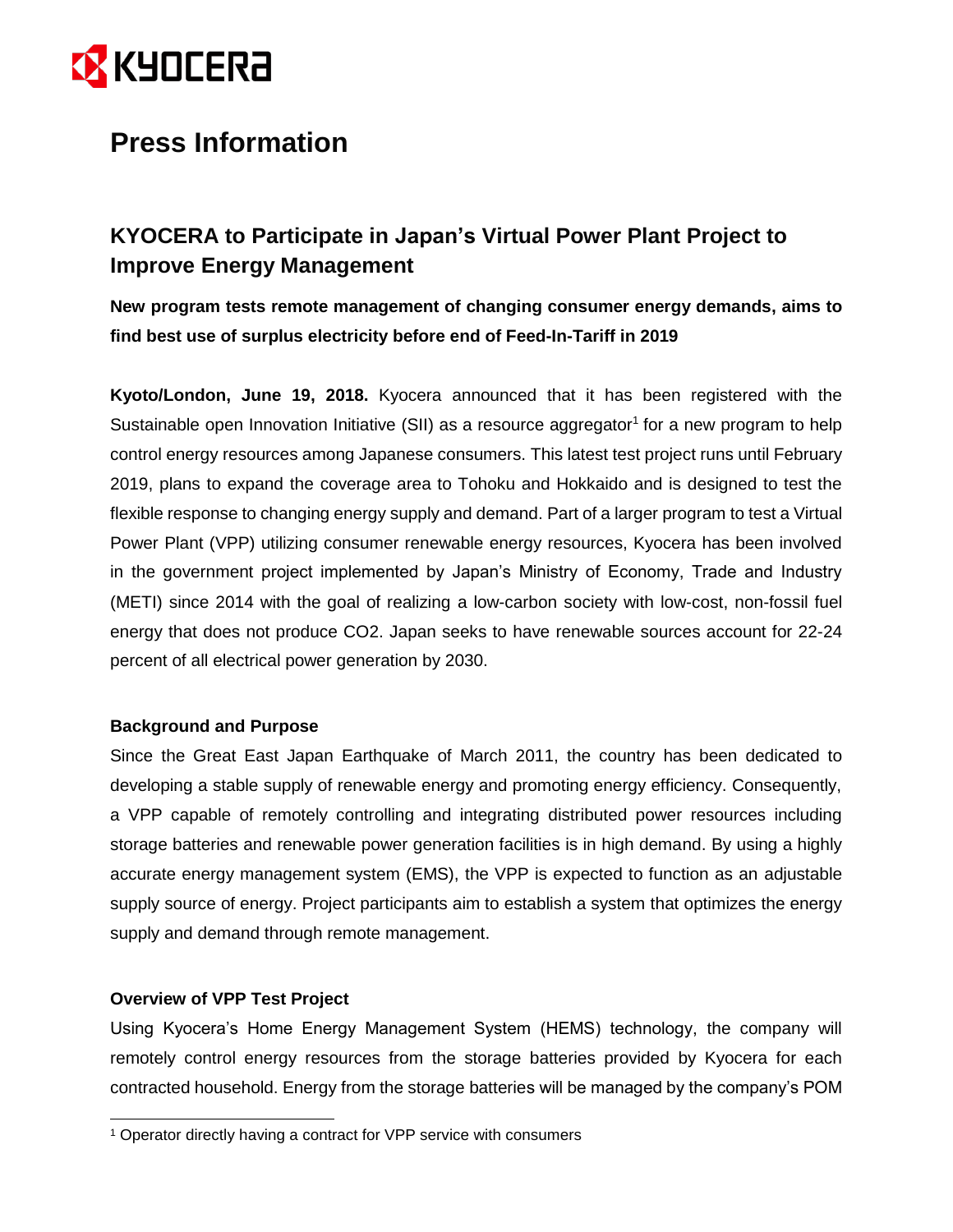SYSTEM®, a comprehensive energy control system that manages energy-related equipment to reduce the amount of electricity purchased, reducing waste.

The VPP test project is being conducted in cooperation with The Kansai Electric Power Co., Inc., ENERES Co., Ltd., KDDI Corporation and Tokyo Electric Power Company (TEPCO) Group, which serve as aggregation coordinators integrating multiple resource aggregators and assuming a virtual power trading market. In addition to last year's testing areas, the new test area is planned to expand to Hokkaido, the northernmost of the four main islands, and Tohoku, the northern part of Japan's main island of Honshu. By expanding the project and connecting more consumers, the participants will be able to examine potential technical and institutional issues in hardware and software.

As a resource aggregator and using the company's POM SYSTEM® to control energy demands, Kyocera will bind distributed energy resources and generate electric power sources<sup>2</sup> that can be used by electric power retailers. The system is designed to respond with controls promptly within 15 minutes or five minutes of a major signal of demand response<sup>3</sup>. Further, as a part of the demand testing, one of the tertiary power adjustment capacity tests <sup>4</sup> verifies if the VPP can respond to the ever-changing electricity demand signals which will be examined every 15 minutes based on real-operation scenarios that may require further speedy control changes.

In response to the upcoming winding down of the Feedin-Tariff (FIT) in 2019 in Japan, the company will examine the best use of surplus electricity, which is

 $\overline{a}$ 



Schematic of Japan's VPP test project

<sup>&</sup>lt;sup>2</sup> Electric power sources preliminarily possessed by general energy transmission service providers to maintain supply-and-demand balance

<sup>&</sup>lt;sup>3</sup> Energy saving action to promptly reduce electricity consumption of consumers

<sup>4</sup> One of the common menus of the VPP project for the fiscal year ending 2019. The menus are classified into four categories depending on with or without demand signal changes and reaction times.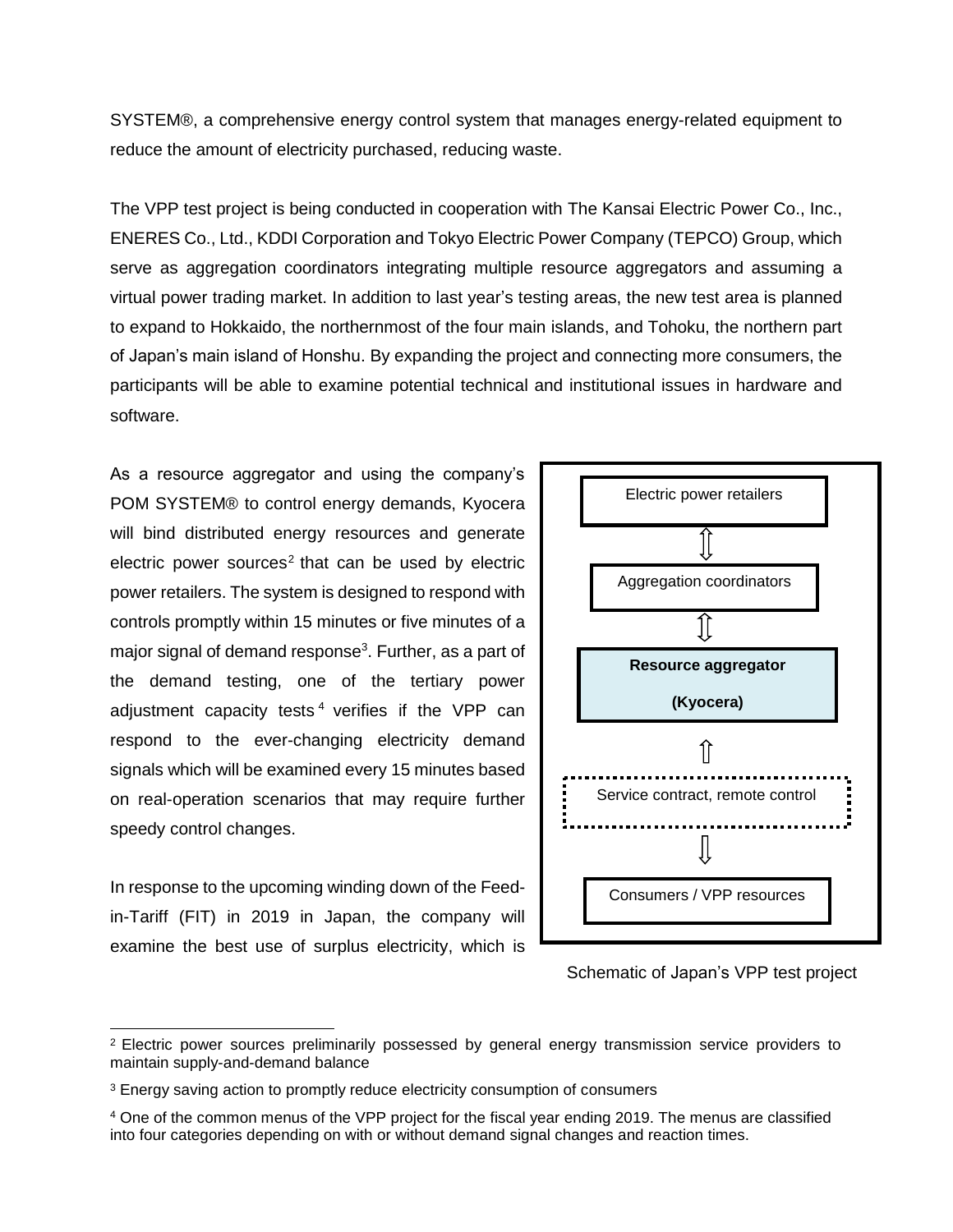# **EX KYOCERA**

expected to increase, while addressing the challenge of stabilizing the energy distribution system.

In 2014, Kyocera participated in an earlier phase of this project with METI and the Institute of Applied Energy (IAE) where participants established automated demand response (ADR) systems with aggregators and a highly accurate demand response system in anticipation of the "negawatt" power exchange market. In 2016, Kyocera participated in a [VPP test project](https://global.kyocera.com/news/2016/0905_mvid.html) using its own storage batteries and IoT technologies as well as the ADR system.

Through the expertise gained from the various VPP test projects to date and Kyocera's innovative products such as its solar power generating systems and storage batteries, the company aims to establish a group control system of distributed power resources with an ADR system capable of immediately responding to signal changes. In addition, the company will focus on developing technology and storage batteries capable of responding to real-time markets using new methods of electricity transactions.

"POM SYSTEM" is a registered trademark of Kyocera Corporation.